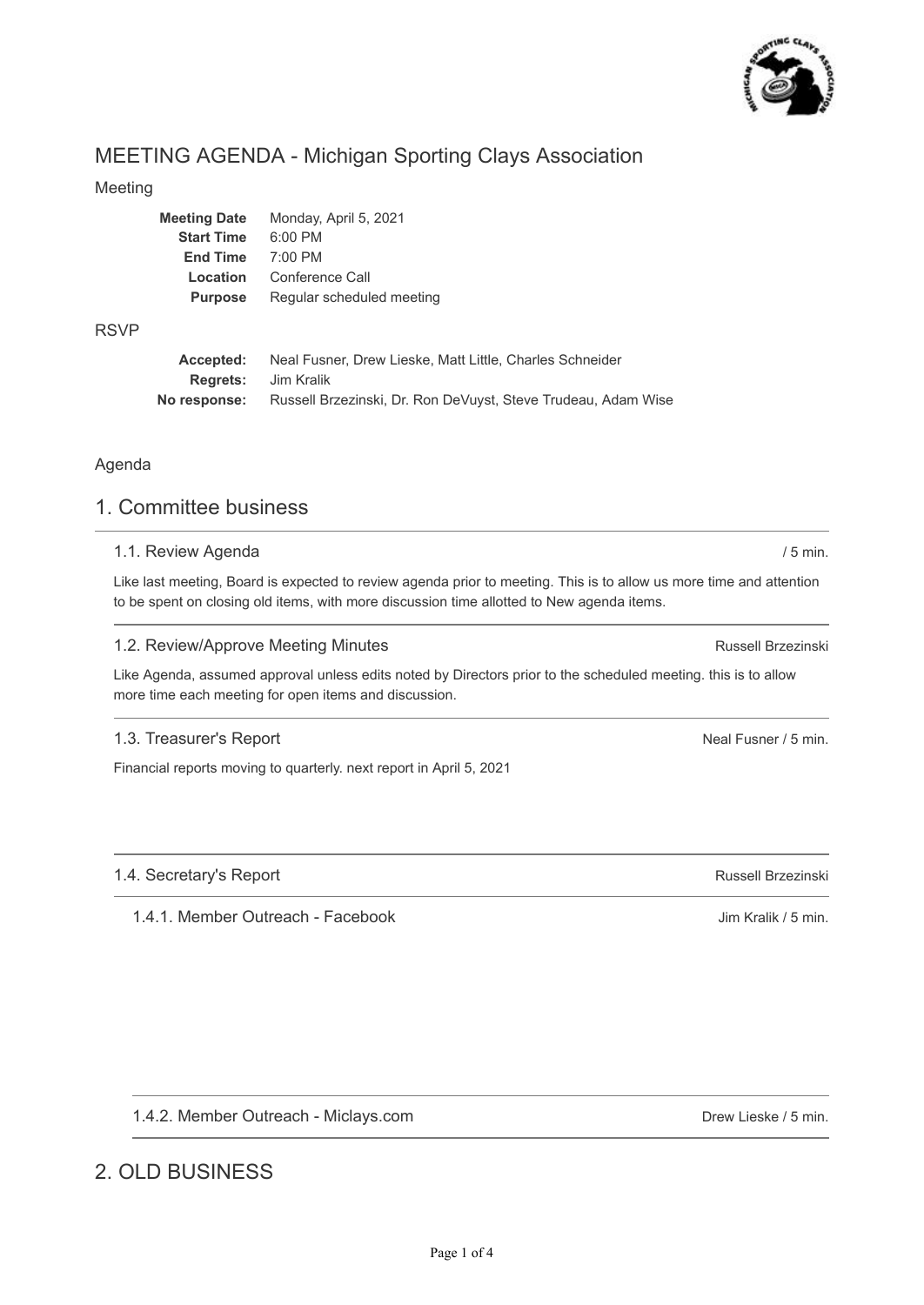

### 2.1. State Shoot/GLC Host Club Participation & Process for Determining Russell Brzezinski / 20 min. State Shoot Venue

Discussed at 4/22/20 Meeting: We need to understand better why there isn't greater participation from clubs to host tournaments to provide our membership with more options. Further exploration is required, may need to survey clubs. Steve recommended MSCA allow for electronic voting for the membership to decide upon the host club for the State Shoot. Kathy made the same recommendation last year. It was not supported. Again, this would require a By-laws change. Concerns raised the 2/3 of the MSCA membership does not participate in the tournament. Needs further discussion. May survey the membership.

Discussed at the 6/1/20 meeting: KML can create survey re: preference for selecting shoot. Drew would like the survey to include who is allowed to vote. Jim will write something up for us to react to regarding the subject. We may not elect to poll the membership. Exploring options; needs further discussion.

#### Jim's 6/3/20 email to the Board:

"On the discussion of change to the selection of the State Shoot, when/if we decide to poll the membership, I would like to pose the following to the Facebook page community:

(draft) Discussion has been initiated between member shooters and the MSCA Board on the way the host venue for the State Shoot is selected. Currently, in accordance with the MSCA By-Laws Article X, the host club selection is made by the MSCA general membership by vote. Each MSCA shooter in good standing and in attendance at the current year's State Shoot selects between the presented bids. No proxy votes are allowed. An announcement is then made, usually at the State Shoot dinner.

The MSCA Board would appreciate any thoughts and suggestions from the membership on whether to continue the current State Shoot selection procedure or pursue adjustments, keeping in mind that any changes would necessitate a change also to the current By-Laws. Please respond via email or Messenger (NOT COMMENTS TO THE FACEBOOK PAGE) and include your NSCA membership number. Thank you, The MSCA Board (end draft)"

#### 7/6/20: Deferred

8/3/20: Combined this topic with 2.5: MSCA Membership Survey re: Voting on State Shoot moving forward.

Russell asked about thoughts or ideas people might have on how this could be different. There are 4 clubs that are eligible to host the State Shoot. How do we help other clubs prepare for meeting the criteria and hosting the GLC? We only receive 2 bids for the 2021 State Shoot. There was much discussion about how to promote our shoots and encourage participation, from raffles of firearms, to the "Shoot the State" campaign. It was decided that this year we will move forward with MSCA members who participate in the 2020 State Shoot voting for the 2021 State Shoot, as indicated in the Bylaws. Suggestions made regarding moving toward a rotation of qualifying clubs for the State Shoot with signed contracts (in lieu of bids) to meet expectations from the host club. If a club cannot host their year, they could pass and the venue would move to the next club in the rotation. This needs further discussion and an eventual likely vote of the MSCA membership. Any changes would require a change in the Bylaws.

9/14/20: Will hold a special meeting to address this agenda item.

10/2/20: Will wait until more Board members present.

~~~~~~~~~~

12/7/20 discussion around the protocol for cancellation of events.

after some discussion , it was noted it should be made clearer in the by-laws and a procedure established within the BOD to ensure that the board is aware of the cancellation and that Facebook, website and general members are notified of an upcoming shoot cancellation.

Looking to finalize at the next meeting when full representation of the board is present

~~~~~~~~~~~~~~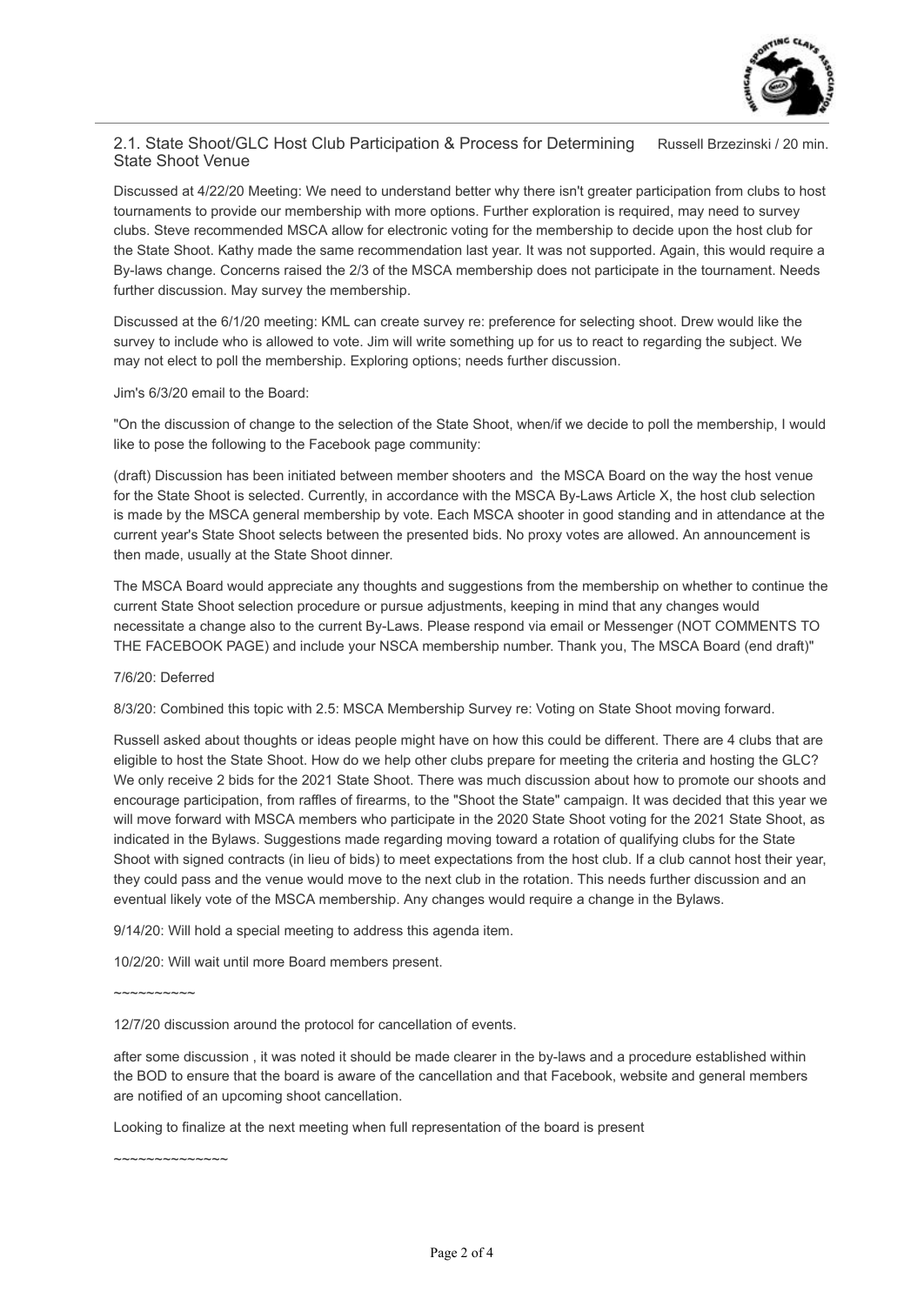

4/5/21 Looking to finalize the voting and execution options if we intend to deviat

#### 2.2. MSCA Board Liability Insurance

Charles Schneider / 10 min.

12/7 - Board agrees that we should explore and secure three quotes to review \$1Million liability protection.

Charles Schneider to have lead and will report findings February mtg: 2/1/21

 $\sim$  $\sim$  $\sim$  $\sim$  $\sim$ 

Charles presented three options to the board for review.

coverage costs ranged from \$1020 to \$1435

issue of discussion was potential need for shooter waivers and how to execute.

discussion by board. Result: Charles to work with underwriter (dave walker) to review necessity of waiver and how to execute coverage for Board directors and officers.

update at March meeting 3.1.21

update required:

~~~~~~~~~~~~~~~~~~~~~~~~~~~~~~~~~`

4/5/21

Confirmation from Treasurer that invoice received and premium paid to NCI for \$1020 . this to be an annual premium and budgeted for.

#### **Resolution #:**

**Moved:** Charles Schneider **seconded:**

# 3. NEW BUSINESS

#### 3.1. State Shoot Bid Proposals

Discussion for 2022 State Shoot Venue and Bid Proposals

#### 3.2. MSCA Sub-Gauge Promotion at future shoots

added per Matt Little request. with recent changes from NSCA, much harder for sub-gauge shooter to punch up/out

4/5 Update on action items from Matt and Neal on their discussions with host clubs DGC and Grand Blanc

**Due date:**

.

3.3. All State Shooter Recognition - Awards

NSCA 2020 Michigan All State Recognition

~~~~~~~~~~~~~~~~~~~~~~~~~~~~~~~~~

**Due date:**

## 4. MISC

Russell Brzezinski